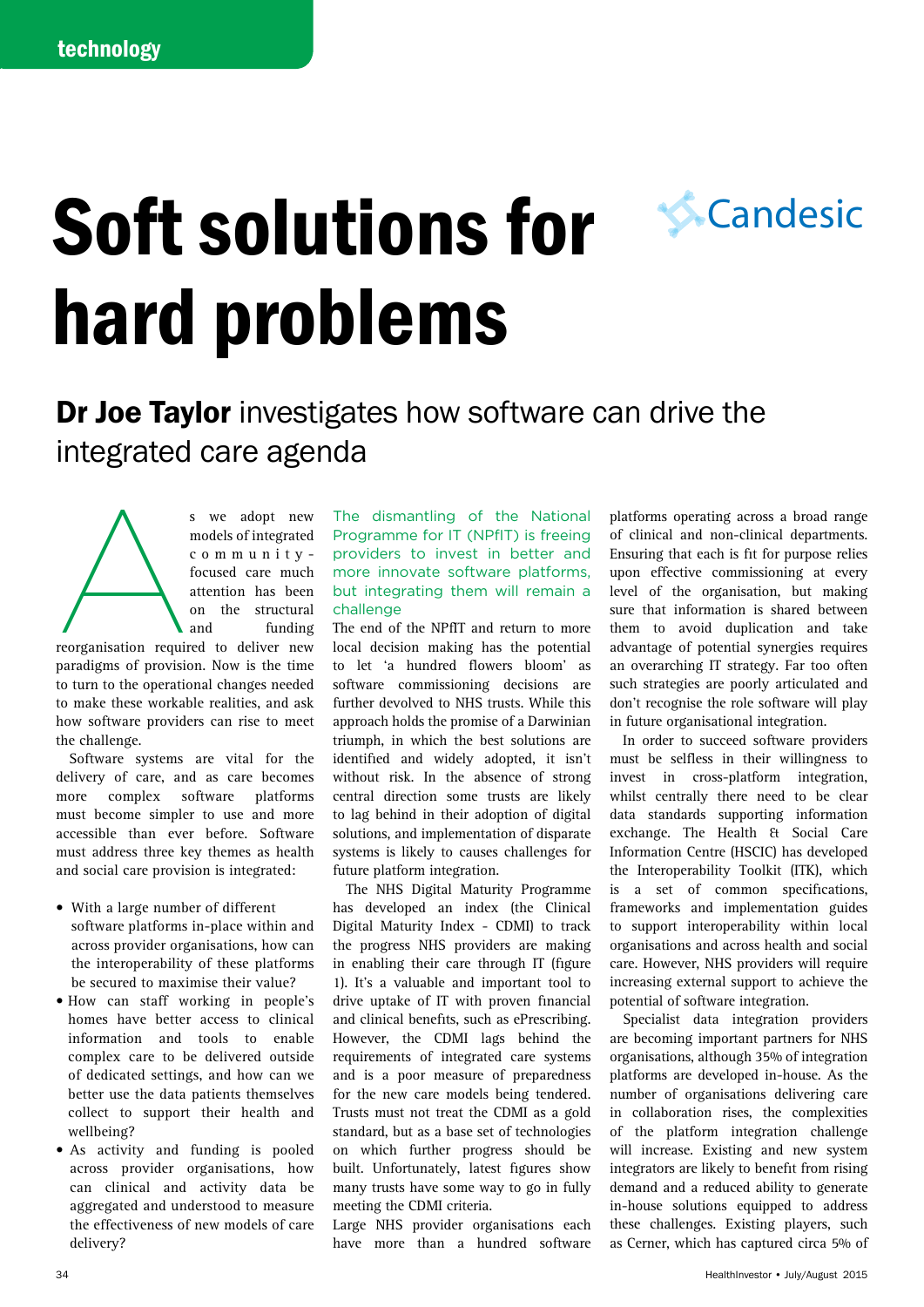the acute NHS market for data integration, are likely to grow. At the same time new small integration providers will continue to emerge in the market.

Many of the UK's care providers are not well equipped to drive the innovation in software that could prove make or break for the success of integrated care. Software providers able to anticipate and pitch solutions to new challenges emerging from different care models will prove most successful. Engagement in the process of developing integrated care solutions will position software companies at the forefront of care transformation.

## The NHS has a poor reputation when it comes to IT but there are local success stories that show the way forward, especially in out-ofward care

Software hasn't always worked well in the NHS; the NPfIT was beset with cost overruns, delays and in the words of the Public Accounts Committee provided such public failures overshadow a number of successful software initiatives developed by NHS providers alongside the care software industry.

Access to patient records in the field and 'on-the-go' has traditionally been abysmal. It's no doubt a complex problem, but community providers must solve this issue to deliver hospital-standard care in the home. Today when care is delivered out-of-ward, most workers depend on paper notes and update their activity and observations to a central system when they return to base. It's a process not just hugely inefficient but also prone to error.

Kainos has developed its tablet based Evolve platform for EPR access that is now deployed in more than 70 hospitals in the UK. However, further growth is likely to be driven by its ability to offer secure mobile functionality in community settings. Platforms that can operate seamlessly across inpatient, outpatient and in-home environments have clear advantages for integrated provider economies looking to adopt a common system across different

types and locations of care.

TotalMobile is an example of a company succeeding in providing community EPR access that's highly valued by its early customers, including Virgin Care, North West London NHS Trust and number of Local Authorities. The tablet-based platform has the potential to give staff access to rich clinical patient data and customisable tools that improve workflow and activity reporting. Access to tools previously restricted to warded-based staff not only allows more care to be delivered in the home, but also makes the most of valuable and increasingly scarce community staff. Importantly, TotalMobile also supports rostering of community staff to maximise efficiency and match staff to clinical need.

"little clinical functionality". However, adopt a common system across different the acute hospital staff deployment market Joining-up care for patients means staff can be shared across multiple health and social care settings, at least in theory. In reality, disparate systems for the allocation and pay of staff ties the hands of even the most innovative of commissioners. Whilst

### FIGURE 1: ACUTE TRUST DIGITAL MATURITY PENETRATION

Many trusts are currently failing to meet the highest levels of the NHS Clinical Digital Maturity Index

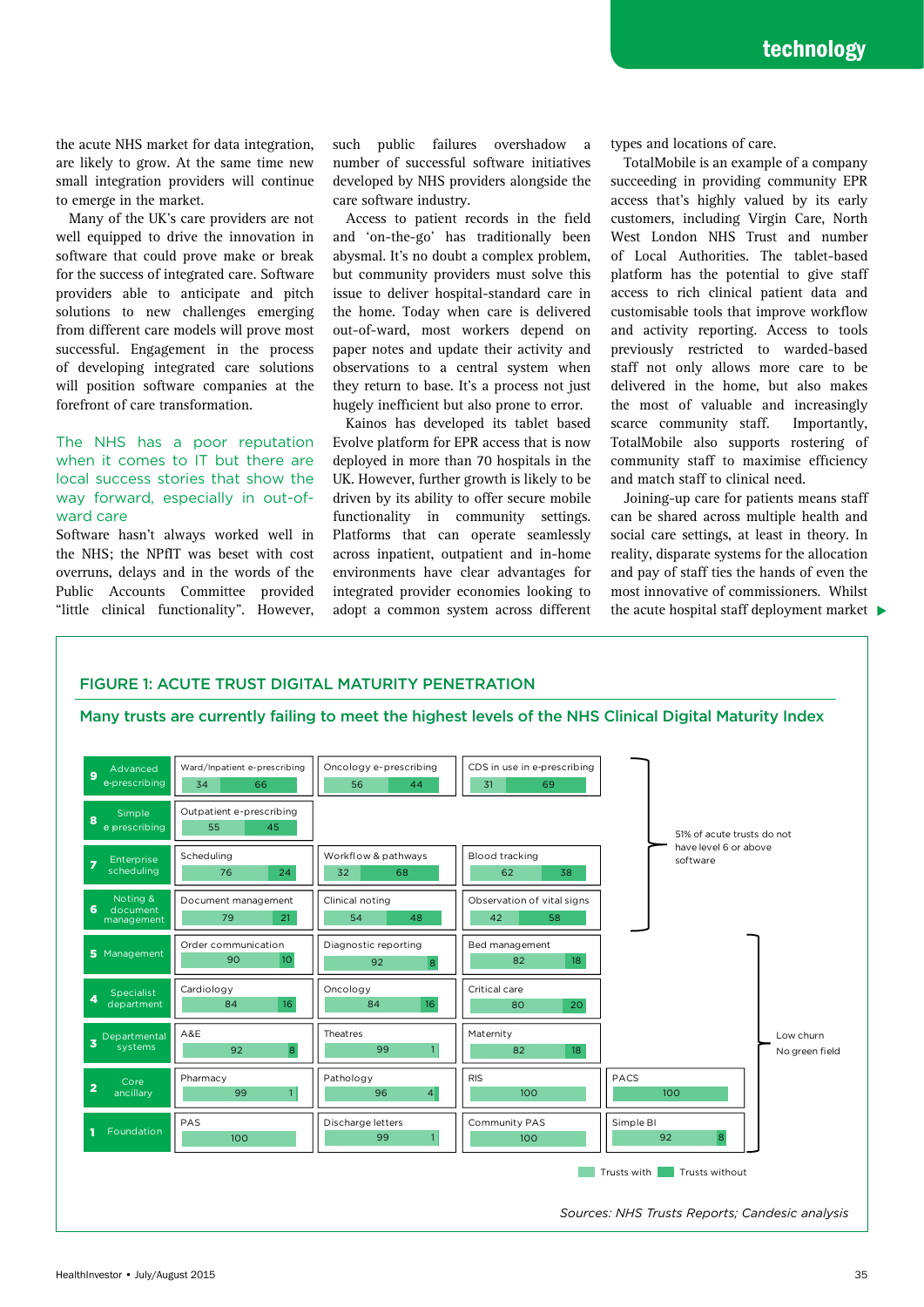

▶ is dominated by Allocate Software, the picture is more mixed amongst community providers. A shift by community providers to adopt similar eRostering to that now near universal in the acute sector is a starting point to support this type of cross-setting working, and represents the first steps towards realisable integrated workforce management

### Remote patient monitoring will prove an important way to support people in their own homes, and reduce demand on acute services

In addition to access to EPR and other pure software tools in the community, there's an emerging need for software to integrate data collected from a new generation of hardware supporting care and monitoring out-of-ward. Remote monitoring has become more common, and will prove of particular value for patients with long-term conditions (LTCs) *(figures 2)*. The ability to monitor and track changes in symptoms can support early intervention and avoid the acute deteriorations that see patients admitted to expensive and unpleasant hospital stays. We already have a huge amount of experience of how effective this approach can be – diabetics who regularly monitor their own blood glucose have much better glycaemic control and improved clinical outcomes. However, collection of vast swathes of clinical data at a distance from care providers poses its own peculiar challenges.

Data needs to be collected from multiple devices, aggregated at the level of individual patients, evaluated to identify important trends and visualised in a way that makes sense to patients and care professionals alike. This is no mean feat. Tunstall Healthcare, a UK based company, has principally grown through supporting local authorities in remote monitoring of older people living in supported accommodation and their own homes. It is now increasingly active in the development of telehealth and telemonitoring systems to support people with LTCs, an area likely to prove of growing value over the next five years.

Whilst traditional providers of care have been slow to take advantage of the transformative potential of technology to improve health and wellbeing, patients have not been. Health and fitness apps have become ubiquitous, and their use continues to increase amongst people with ongoing cause to see medical professionals.

The act of a patient handing over their smartphone in the confessional of the consulting room has become commonplace. Many of us are active collectors and curators of information about our inner workings; we want to share this goldmine of information with the experts but don't yet have a way to

do so easily. So when we think about the future of care software it's essential that we recognise the bottom-up drive for mHealth adoption alongside the provider-led requirements for closer, more collaborative, activity.

Integrated software platforms will have to collate data from a plethora of third party software providers. NHS England has unveiled a library of clinically approved mobile apps to support patients in management of their own health and wellbeing. Whilst these apps are considered to be useful and safe for patients, there remain no widespread mechanisms by which data can feed into individual EPRs.

Apple's HealthKit combined with its phone, tablet and watch, alongside the myriad of third party monitoring hardware is providing some consumers with an aggregated data platform. HealthKit allows apps that provide health and fitness services to share their data with the new Health app and with each other. A user's health information is stored in a centralised and secure location and the user decides which data should be shared with each app. However, such approaches still do not address the question of how data collected by individuals can be incorporated into their own EPRs for the benefit of their formal care provision.

Last year, EMIS announced the launch of a mobile personal health record (PHR)